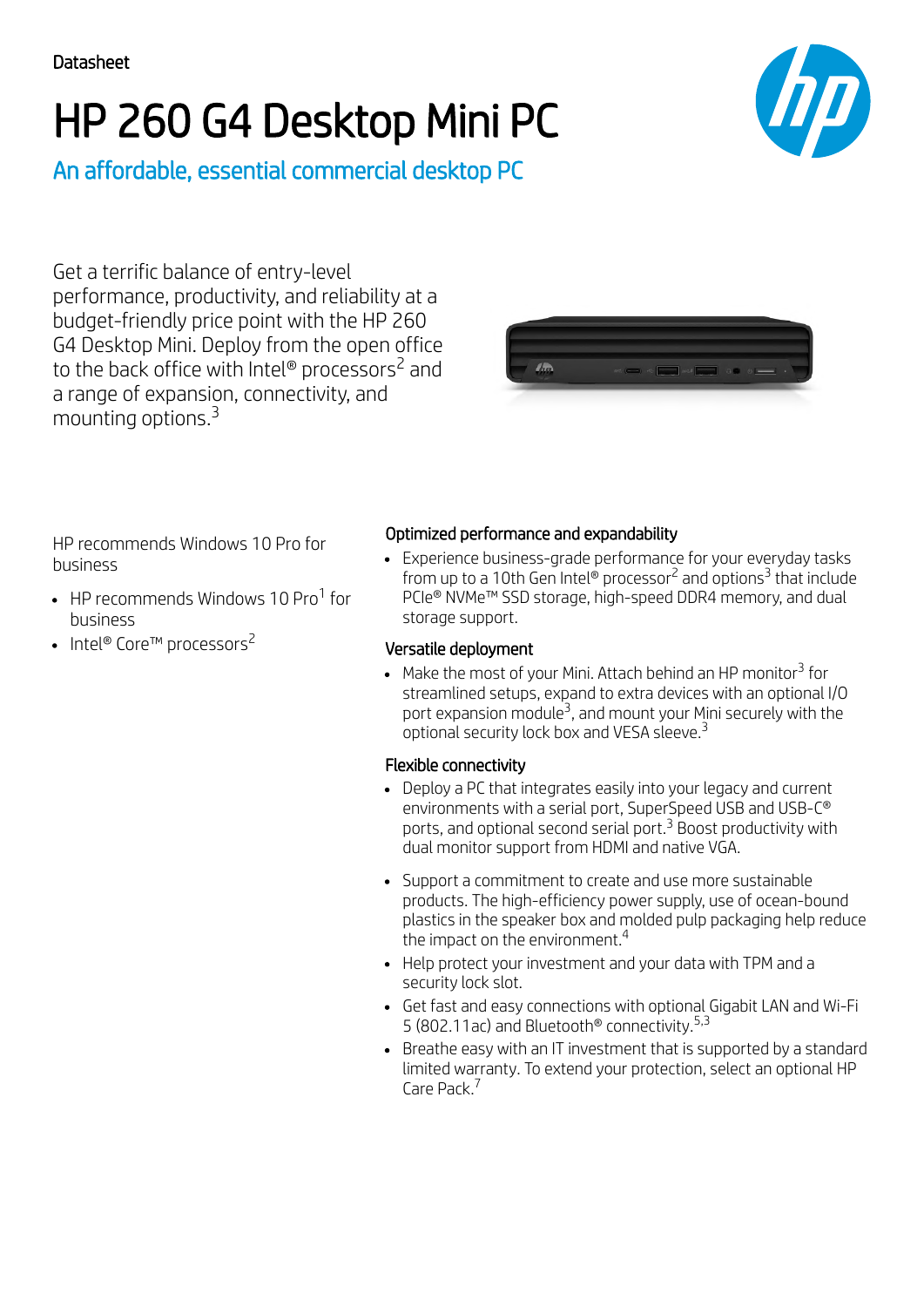# HP 260 G4 Desktop Mini PC Specifications Table







| Available Operating Systems         | Windows 10 Pro 64 - HP recommends Windows 10 Pro for business <sup>1</sup><br>Windows 10 Pro 64 (National Academic only) <sup>1,2</sup><br>Windows 10 Home 641<br>Windows 10 Home Single Language 64 <sup>1</sup><br>FreeDOS                                                                                                                                                                                                                                                                                     |
|-------------------------------------|------------------------------------------------------------------------------------------------------------------------------------------------------------------------------------------------------------------------------------------------------------------------------------------------------------------------------------------------------------------------------------------------------------------------------------------------------------------------------------------------------------------|
| Processor family <sup>3</sup>       | 10th Generation Intel® Core™ i3 processor; 10th Generation Intel® Core™ i5 processor; Intel® Celeron® processor; Intel®<br>Pentium® processor                                                                                                                                                                                                                                                                                                                                                                    |
| Available Processors <sup>4,5</sup> | Intel® Celeron® 5205U with Intel® UHD Graphics (1.9 GHz base frequency, 2 MB L3 cache, 2 cores); Intel® Core™ i3-10110U with<br>Intel® UHD Graphics (2.1 GHz base frequency, up to 4.1 GHz with Intel® Turbo Boost Technology, 4 MB cache, 2 cores); Intel®<br>Core™ i5-10210U with Intel® UHD Graphics (1.6 GHz base frequency, up to 4.2 GHz with Intel® Turbo Boost Technology, 6 MB<br>cache, 4 cores); Intel® Pentium® Gold 6405U with Intel® UHD Graphics (2.4 GHz base frequency, 2 MB L3 cache, 2 cores) |
| Form factor                         | Mini                                                                                                                                                                                                                                                                                                                                                                                                                                                                                                             |
| Maximum memory                      | 32 GB DDR4-2666 SDRAM 6,7<br>Transfer rates up to 2400 MT/s for Celeron®, Pentium® processors. Transfer rates up to 2666 MT/s for Intel® Core™ i3, and Intel®<br>Core™ i5 processors                                                                                                                                                                                                                                                                                                                             |
| Memory slots                        | 2 SODIMM                                                                                                                                                                                                                                                                                                                                                                                                                                                                                                         |
| Internal storage                    | 500 GB up to 2 TB SATA HDD <sup>8</sup><br>256 GB up to 512 GB PCIe® NVMe™ M.2 SSD <sup>8</sup><br>128 GB up to 1 TB PCIe® NVMe™ TLC M.2 SSD <sup>8</sup><br>256 GB up to 512 GB Intel® Optane™ Memory H10 with Solid State Storage <sup>8,9</sup><br>16 GB NVMe™ Intel® Optane™ Memory for storage acceleration <sup>9</sup>                                                                                                                                                                                    |
| Available Graphics                  | Integrated: Intel® UHD Graphics <sup>15</sup><br>(Integrated graphics will depend on processor.)                                                                                                                                                                                                                                                                                                                                                                                                                 |
| Audio                               | Realtek ALC3205 codec, internal speaker, combo microphone/headphone jack                                                                                                                                                                                                                                                                                                                                                                                                                                         |
| <b>Expansion slots</b>              | 1 M.2 2230; 1 M.2 2280; 1 SATA storage connector <sup>11</sup> (1 M.2 slot for WLAN and 1 M.2 2280 slots for storage.)                                                                                                                                                                                                                                                                                                                                                                                           |
| Ports and Connectors                | Front: 1 headphone/microphone combo; 1 SuperSpeed USB Type-C® 10Gbps signaling rate; 1 SuperSpeed USB Type-A 5Gbps<br>signaling rate; 1 USB Type-A 480Mbps signaling rate<br>Rear: 1 RJ-45; 1 VGA; 1 serial; 1 HDMI 1.4; 2 SuperSpeed USB Type-A 5Gbps signaling rate; 2 USB Type-A 480Mbps signaling<br>rate<br>Optional Ports: 1 serial <sup>14</sup>                                                                                                                                                          |
| Input devices                       | HP USB wired keyboard; HP Wired Desktop 320K Keyboard <sup>16,17</sup> ; HP USB Hardened Mouse; HP USB Optical Mouse; HP Wired<br>Desktop 320M Mouse <sup>16,17</sup> ;                                                                                                                                                                                                                                                                                                                                          |
| Communications                      | LAN: Realtek RTL8111HSH-CG GbE; WLAN: Realtek RTL8822CE 802.11a/b/g/n/ac (2x2) Wi-Fi® and Bluetooth® M.2 combo card;<br>Realtek RTL8821CE 802.11a/b/g/n/ac (1x1) Wi-Fi® and Bluetooth® M.2 combo card <sup>12</sup> ;                                                                                                                                                                                                                                                                                            |
| Drive Bays                          | One 2.5" 10                                                                                                                                                                                                                                                                                                                                                                                                                                                                                                      |
| Environmental                       | Operating temperature: 10 to 35°C;<br>Operating humidity: 10 to 90% RH;                                                                                                                                                                                                                                                                                                                                                                                                                                          |
| Security management                 | Power-on password (via BIOS); SATA port disablement (via BIOS); Setup password (via BIOS); Support for chassis padlocks and<br>cable lock devices; USB enable/disable (via BIOS); Serial enable/disable (via BIOS); HP DriveLock and Automatic DriveLock;<br>Trusted Platform Module TPM 2.0 Embedded Security Chip shipped with Windows 10. (Common Criteria EAL4+ Certified) <sup>21</sup>                                                                                                                     |
| Management features                 | HP Cloud Recovery <sup>20</sup>                                                                                                                                                                                                                                                                                                                                                                                                                                                                                  |
| Power                               | 65 W external power adapter, up to 89% efficiency                                                                                                                                                                                                                                                                                                                                                                                                                                                                |
| Dimensions                          | $17.7 \times 17.5 \times 3.4$ cm                                                                                                                                                                                                                                                                                                                                                                                                                                                                                 |
| Weight                              | 1.25 kg (Exact weight depends on configuration.)                                                                                                                                                                                                                                                                                                                                                                                                                                                                 |
| Environmental specifications        | Low halogen <sup>22</sup>                                                                                                                                                                                                                                                                                                                                                                                                                                                                                        |
| Warranty                            | 1 year (1-1-1) limited warranty and service offering includes 1 year of parts, labor and on-site repair. Terms and conditions vary<br>by country. Certain restrictions and exclusions apply.                                                                                                                                                                                                                                                                                                                     |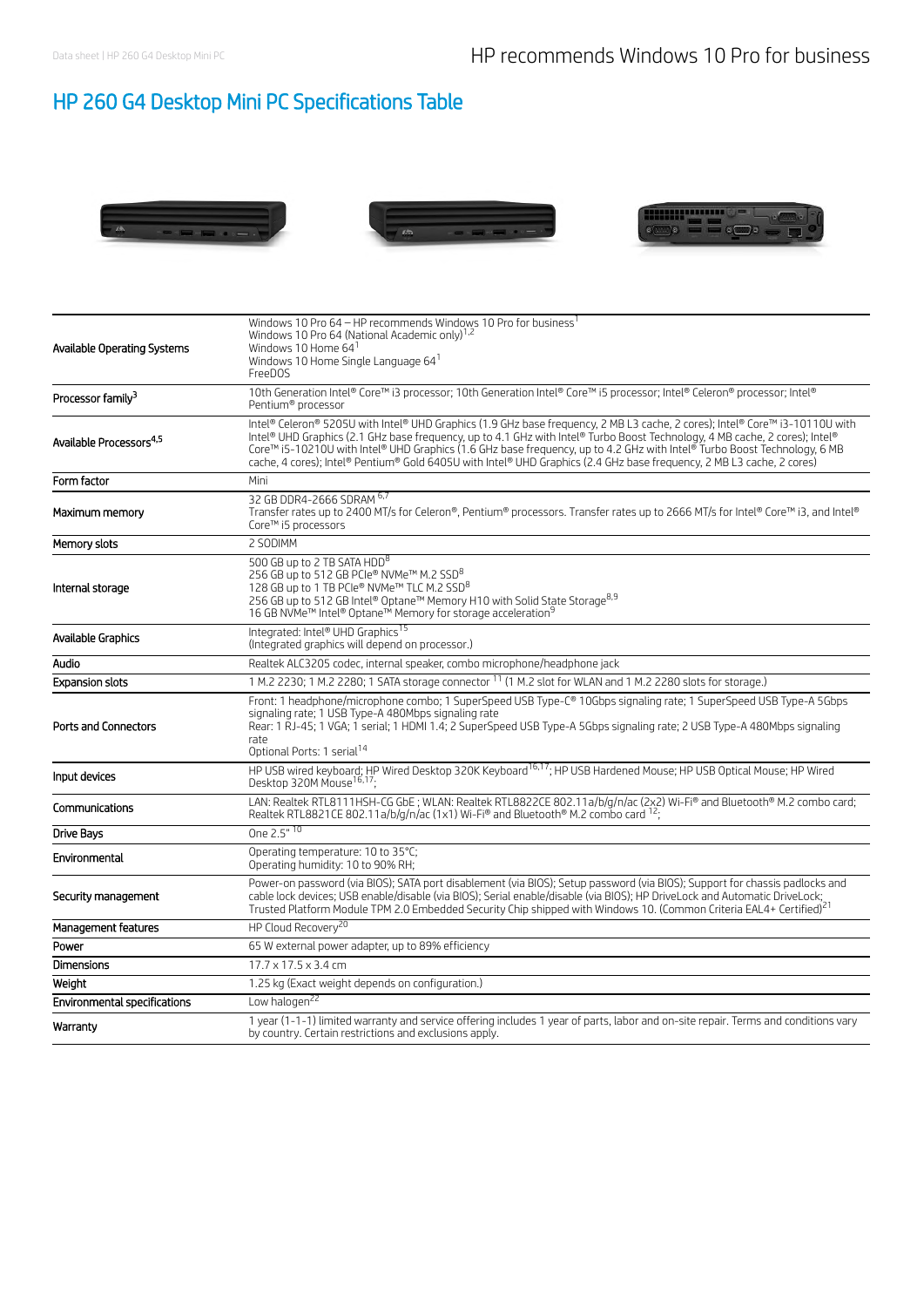## HP 260 G4 Desktop Mini PC

#### Accessories and services (not included)